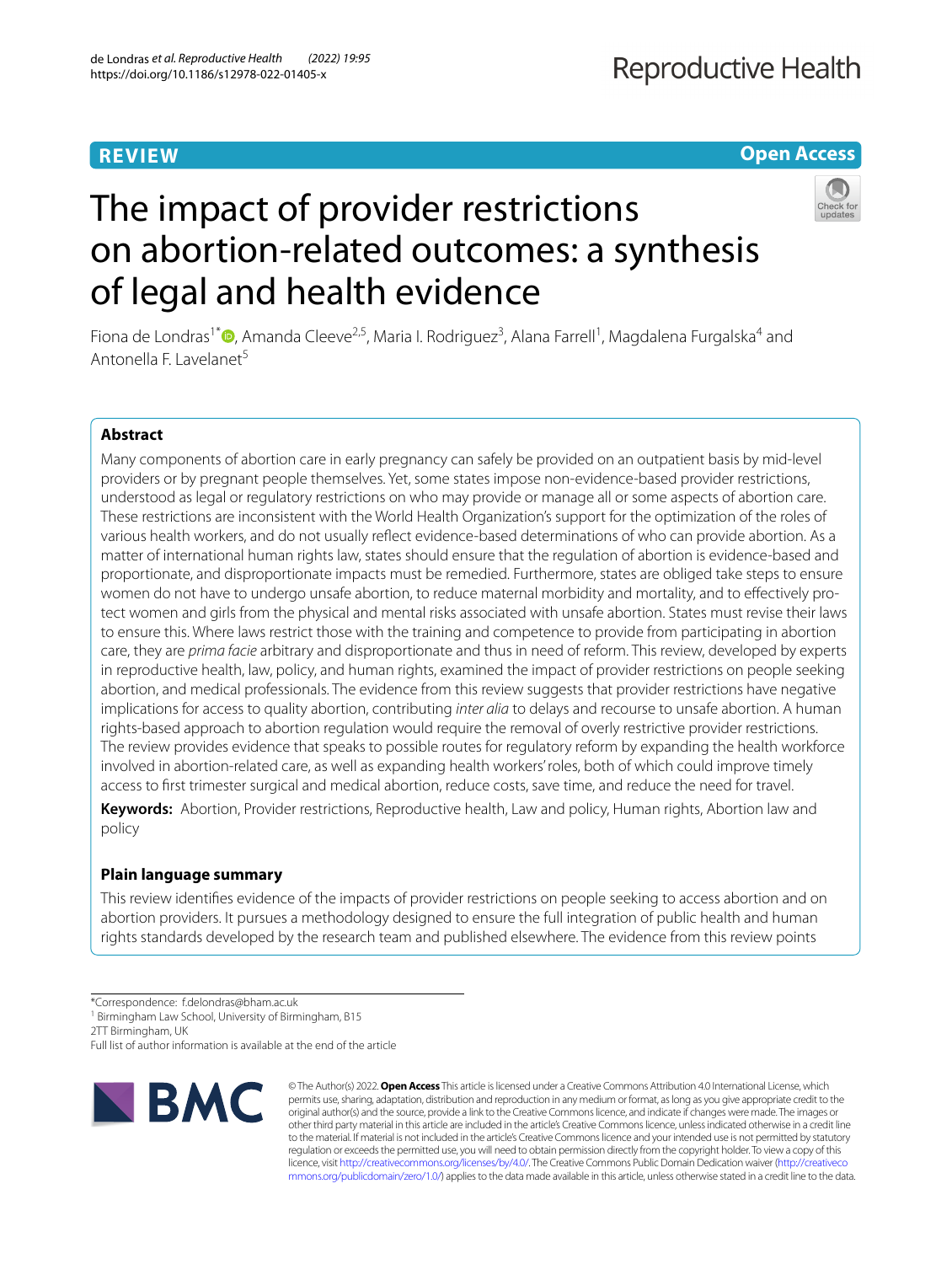clearly to provider restrictions having negative implications for health outcomes, health systems, and human rights. This is especially important as international guidance provided by the WHO indicates best practice in provision and management of abortion and shows clearly that undue provider restrictions are not justifed by reference to the nature and complexity of abortion.

# **Introduction**

Many components of abortion care in the frst trimester can safely be provided on an outpatient basis by midlevel providers or by pregnant people themselves. Yet, some states impose provider restrictions [\[1](#page-9-0)], understood as legal or regulatory restrictions on who may provide all or some aspects of abortion care. These restrictions are arbitrary: they are inconsistent with the World Health Organization's (WHO) support for the optimization of the roles of various health workers [\[2](#page-9-1), [3\]](#page-9-2), and do not usually refect evidence-based determinations of who can provide abortion.

Expanding the role of health workers involved in abortion care can increase the availability and accessibility of quality abortion care and lead to the better enjoyment of the internationally protected right to sexual and reproductive health  $([4],$  $([4],$  $([4],$  para 12). Since its foundation, the WHO has recognized that "[t]he enjoyment of the highest attainable standard of health is one of the fundamental rights of every human being" [[5](#page-9-4)], and human rights are integrated into its work.

International human rights law increasingly refects the proposition that the availability and accessibility of abortion—rather than "mere" legality—is of critical importance  $([6]$  $([6]$  $([6]$ , para 8) to ensuring the effective realization of a wide range of reproductive rights, including the rights to privacy, life, security of person, and freedom from torture, cruel, inhuman and degrading treatment or punishment. As a matter of international human rights law, states should ensure that the regulation of abortion is evidence-based (i.e. not arbitrary) and proportionate (i.e. provided for by law, necessary for and rationally connected to the achievement of a legitimate objective that is pursued through the regulation, and minimally intrusive) ([[7\]](#page-9-6), para 18). Disproportionate impacts must be remedied ([\[8\]](#page-9-7), para 8). Where laws restrict those with the training and competence to provide from participating in abortion care, they are *prima facie* arbitrary and disproportionate.

The aim of this review is to address knowledge gaps related to the health and non-health outcomes of provider restrictions through the efective synthesis of both human rights standards and evidence from existing studies using a methodology for integrating human rights in guideline development that has been described elsewhere [[9\]](#page-9-8). This methodology is well-suited to interventions that are complex and can have multiple components interacting synergistically or dissynergistically, may be nonlinear in their efects, and are often context dependent [[10\]](#page-9-9). Such complex interventions often interact with one another, such that outcomes related to one individual or community may be dependent on others, and may be impacted positively or negatively by the people, institutions and resources that are arranged together within the larger system in which they are implemented  $[10]$  $[10]$ . This review is one of seven such reviews that were carried out as part of developing the evidence base for the WHO's new consolidated *Abortion Care Guideline* (2022) [\[11](#page-9-10)].

Throughout this review we use the terms women, girls, pregnant women [and girls], pregnant people, and people interchangeably to include all those with the capacity for pregnancy.

# **Methods**

# **Identifcation of manuscripts and data extraction**

This review examined the impact of provider restrictions on two populations (i) people seeking abortion, and (ii) medical professionals. The search strategy was developed together with experts working in the felds of law, policy and human rights. It included the key words 'abortion AND provider restriction', 'abortion AND provider regulation', 'abortion AND healthcare providers'. The search strategy is included in Additional file [1:](#page-8-0) Appendix S1. We searched the databases PubMed, HeinOnline, and JStor and the search engine Google Scholar. We looked for new evidence that was not included in the last update of the WHO guidelines: we therefore limited our search from 2010 through July 2021. Only manuscripts that undertook original data collection or analysis were included; we included quantitative studies (comparative and non-comparative), qualitative and mixed-methods studies, reports, PhD theses, and economic or legal analyses. Recognising that country experiences of provider restrictions may provide evidence about their impacts on abortion-related outcomes, no geographic limitations were imposed.

The full review team comprised of 6 members (MF, AF, FdL, AC, MR and AL). Two reviewers (MF and AF) conducted an initial screening of the literature. Titles and abstracts were frst screened for eligibility using the Covidence<sup>®</sup> tool [\[12](#page-9-11)]; full texts were then reviewed. We restricted our analysis to English language outputs only.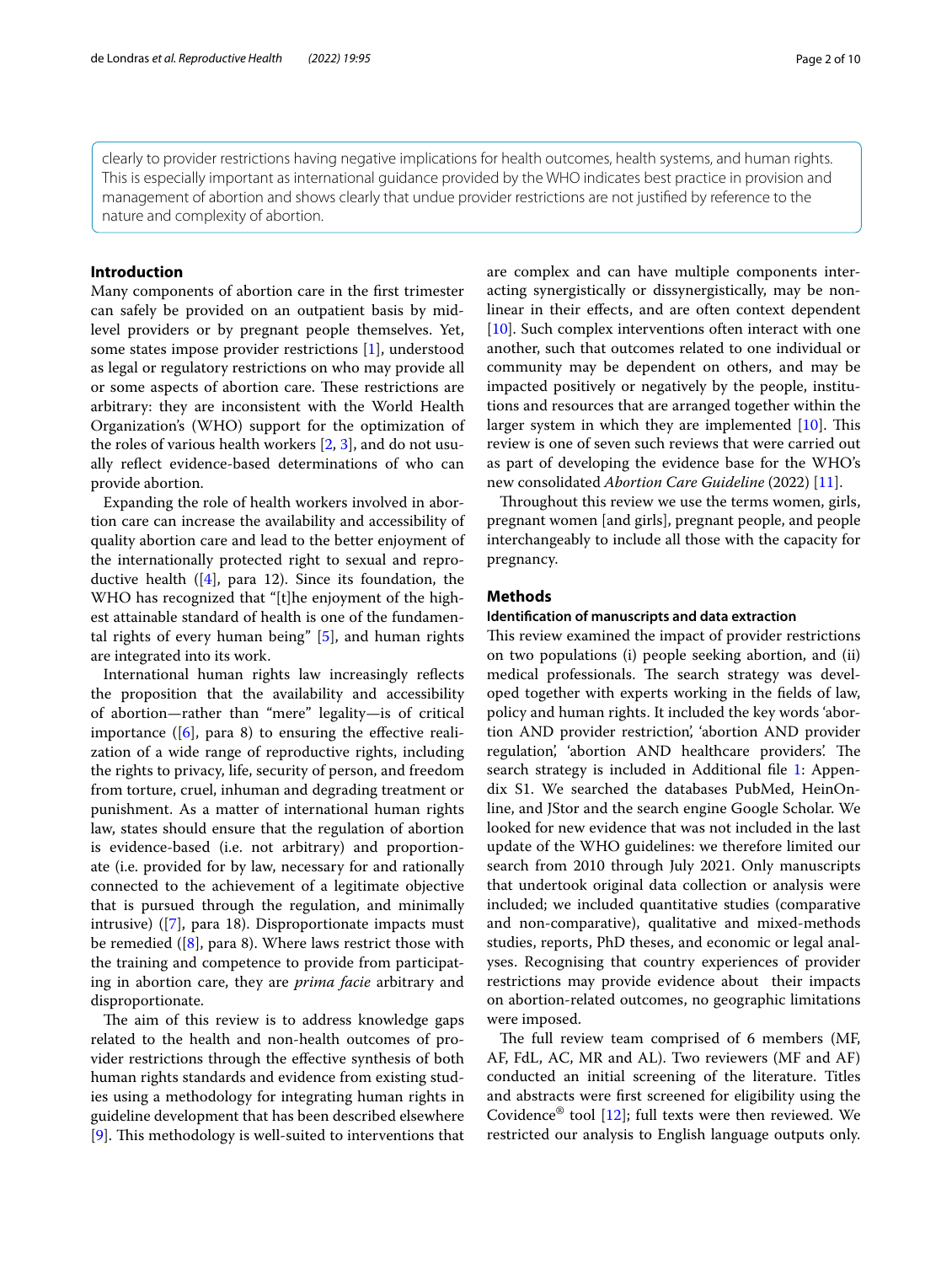A third reviewer (FdL) confrmed that these manuscripts met inclusion criteria. Two reviewers (FdL and AC) extracted data. Any discrepancies were reviewed and discussed with two additional reviewers (AL and MR). The review team resolved discrepancies through consensus.

Our outcomes of interest included both health and non-health outcomes that, based on a preliminary assessment of the literature  $[13]$  $[13]$ , could be linked to the effects of the provider regulation intervention. Our a priori outcomes included delayed abortion, opportunity costs, selfmanaged abortion, workload implications, system costs, perceived imposition on personal ethics or conscience, perceived impact on relationship with patient, referral to another provider, unlawful abortion, continuation of pregnancy, or stigmatization. A preliminary human rights analysis was also undertaken, drawing on the international human rights corpus on reproductive rights [\[9](#page-9-8)].

In order to fully understand the implications of the fndings for abortion law and policy, we applied human rights standards to the data extracted from these manuscripts. The applicable standards from human rights law were drawn from a careful review of the corpus of international human rights law in accordance with the approach outlined elsewhere  $[9]$ . They thus exclude regional and national human rights laws. The applicable standards were considered together with the evidence from the included manuscripts in order to identify, (a) which human rights standards are engaged by provider restrictions, (b) whether this evidence suggests that provider restrictions have positive or negative efects on the enjoyment of rights, and (c) where no data is identifed from the manuscripts against outcomes of interest, whether human rights law provides evidence that can further elucidate the impacts and efects of provider restrictions. This is summarized in Tables [2](#page-6-0) and [3](#page-7-0) below.

#### **Analysis**

We matched data from included studies to the outcomes of interest and presented this in evidence tables. In these tables, the association of each fnding on the outcome was presented, as well as an overall conclusion of the identifed fndings across the body of evidence. We then applied human rights standards to these outcomes to develop an understanding of the efects of provider restrictions that combines the evidence from human rights law (i.e. the applicable human rights standards) and the included studies. To summarize the efect of the intervention, across all study designs, we used and applied a visual representation of effect direction. The direction of the evidence was illustrated by a symbol which indicated whether, in relation to that particular outcome, the evidence extracted from a study suggested an increase  $(\triangle)$ , decrease  $(\nabla)$ , or no change in the outcome  $(O)$ . The symbol did not indicate the magnitude of the efect [\[9](#page-9-8)].

# **Results**

The search generated 27,480 citations after duplicates were removed. We screened the titles and abstracts and conducted a full text screening of 389 manuscripts. We excluded those manuscripts that did not have a clear connection with the intervention and our pre-defned outcomes, resulting in 9 manuscripts being included in the final analysis (Fig. [1](#page-3-0). Prisma flow diagram).

Manuscripts described data from four countries: Australia [[14](#page-9-13), [15](#page-9-14)], Ethiopia [\[16](#page-9-15), [17\]](#page-9-16), Nepal [\[18\]](#page-9-17) and the United States  $[15, 19-22]$  $[15, 19-22]$  $[15, 19-22]$  $[15, 19-22]$ . The characteristics of included manuscripts are presented in Table [1](#page-4-0). The included studies contained information relevant for the outcomes: delayed abortion  $[19-21]$  $[19-21]$  $[19-21]$ ; opportunity costs  $[15, 16,$  $[15, 16,$  $[15, 16,$  $[15, 16,$ [18](#page-9-17)[–22](#page-9-19)]; self-managed abortion  $[16]$  $[16]$ ; system costs  $[2, 14, 14]$  $[2, 14, 14]$  $[2, 14, 14]$  $[2, 14, 14]$ [19,](#page-9-18) [21](#page-9-20), [22](#page-9-19)]; workload implications [\[14,](#page-9-13) [17–](#page-9-16)[20,](#page-9-21) [22](#page-9-19)]; perceived imposition on personal ethics or conscience [\[20](#page-9-21)]; and perceived impact on relationship with patient [\[20](#page-9-21)]. No evidence was identifed linking the intervention to the outcomes: referral to another provider; unlawful abortion; continuation of pregnancy; or stigmatization.

#### **Impact of the intervention on abortion seekers**

A summary of the impacts of the intervention on abortion seekers and the application to human rights are presented in Table [2](#page-6-0). Evidence identifed per study and outcome are presented in Additional fle [2:](#page-8-1) Tables S1 and S2. The evidence from three studies  $[19-21]$  $[19-21]$  suggests that provider restrictions contribute to delayed abortion by demonstrating how expansion of health workers' roles improve timely access to care  $[19]$  $[19]$  and by showing how requiring a specifc provider, who must also undertake mandated scripted counselling, imposes logistical and administrative burdens which in turn may lead to delayed abortion [[20](#page-9-21), [21](#page-9-20)]. Provider restrictions that do not refect the evidence on who has the necessary skills to provide quality abortion [\[11](#page-9-10)] and which produce or contribute to delays in accessing abortion are likely arbitrary and disproportionately interfere with the human rights of pregnant people. In particular they suggest non-compliance with states' obligation to respect, protect and fulfl the right to life and the right to health, and particularly the obligation to take steps to reduce maternal mortality and morbidity ([\[6](#page-9-5)], para 8; [\[23](#page-9-22)], paras 6, 9, 24, 30–33), and to ensure that, where it is lawful, abortion is safe and accessible ( $[6]$ , para 8).

Findings from seven studies [\[15](#page-9-14), [16](#page-9-15), [18–](#page-9-17)[22\]](#page-9-19) suggest that provider restrictions increase opportunity costs including increased fnancial cost, travel time and associated costs, waiting times, additional clinic contacts,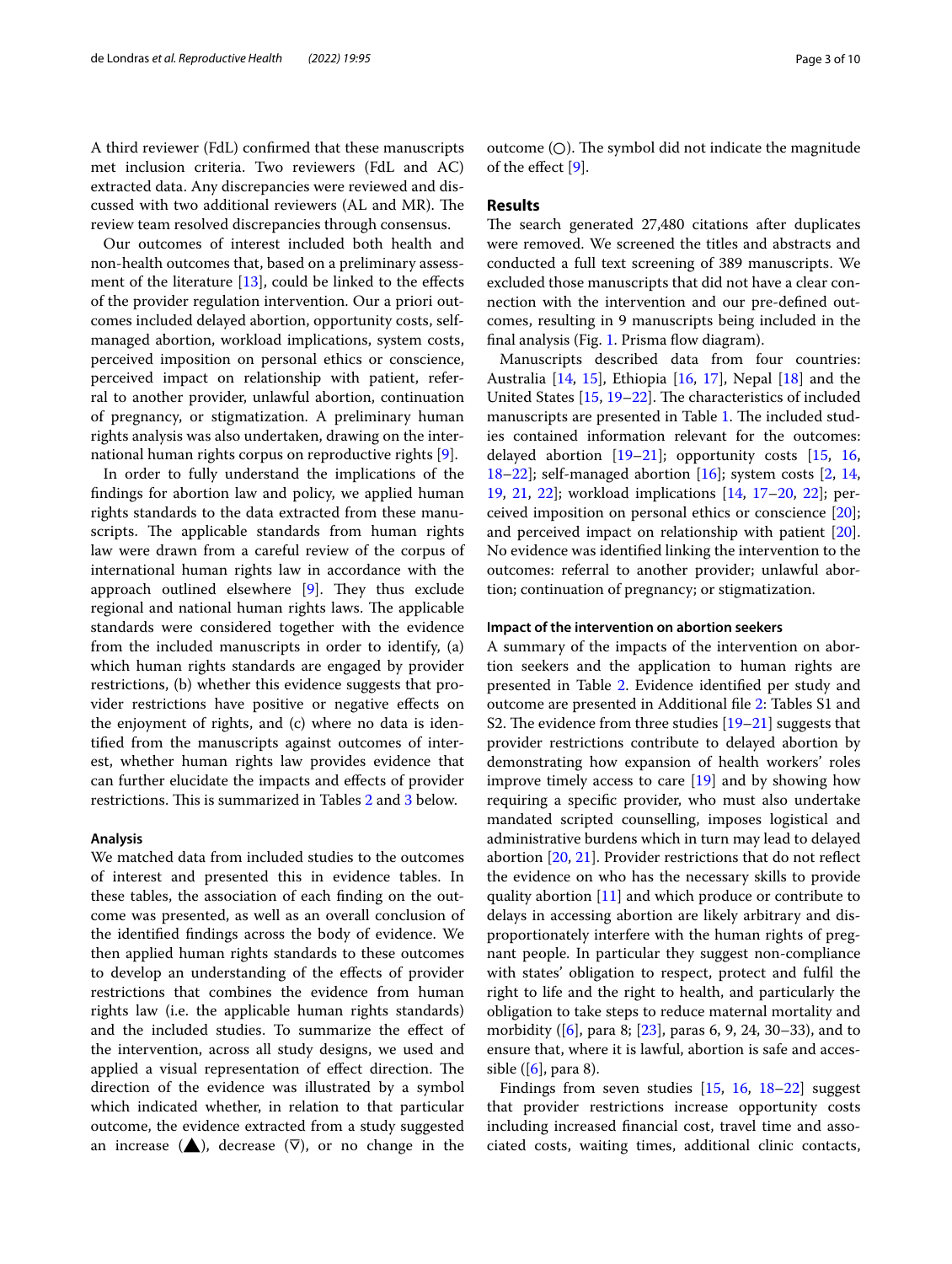

<span id="page-3-0"></span>emotional distress for abortion seekers, and undesired surgical interventions. These opportunity costs again point to potential incompatibility with human rights, including the right to equality and non-discrimination in sexual and reproductive health. Four studies [[15,](#page-9-14) [16,](#page-9-15) [18](#page-9-17), [19\]](#page-9-18) provide evidence on the positive effects of expanded health worker roles, which include reduced costs, need for travel and waiting times, and improved access to abortion.

One study [\[16](#page-9-15)] found that provider restrictions may limit access to care and contribute to unsafe self-managed abortions. International human rights law includes

an obligation on states to take steps to reduce maternal mortality and morbidity and to protect people seeking abortion including from the physical and mental risks associated with unsafe abortion  $([6]$  $([6]$  $([6]$ , para 8). While selfmanaged abortion is not inevitably unsafe, the state is obliged to ensure that its regulatory choices—including provider restrictions—do not force women to resort to unsafe abortion and, if necessary, to review, reform and liberalize its laws to achieve this ([\[8](#page-9-7)], para 28). Considered alongside human rights law, these studies thus suggest that provider restrictions that do not refect the evidence on who has the necessary skills to provide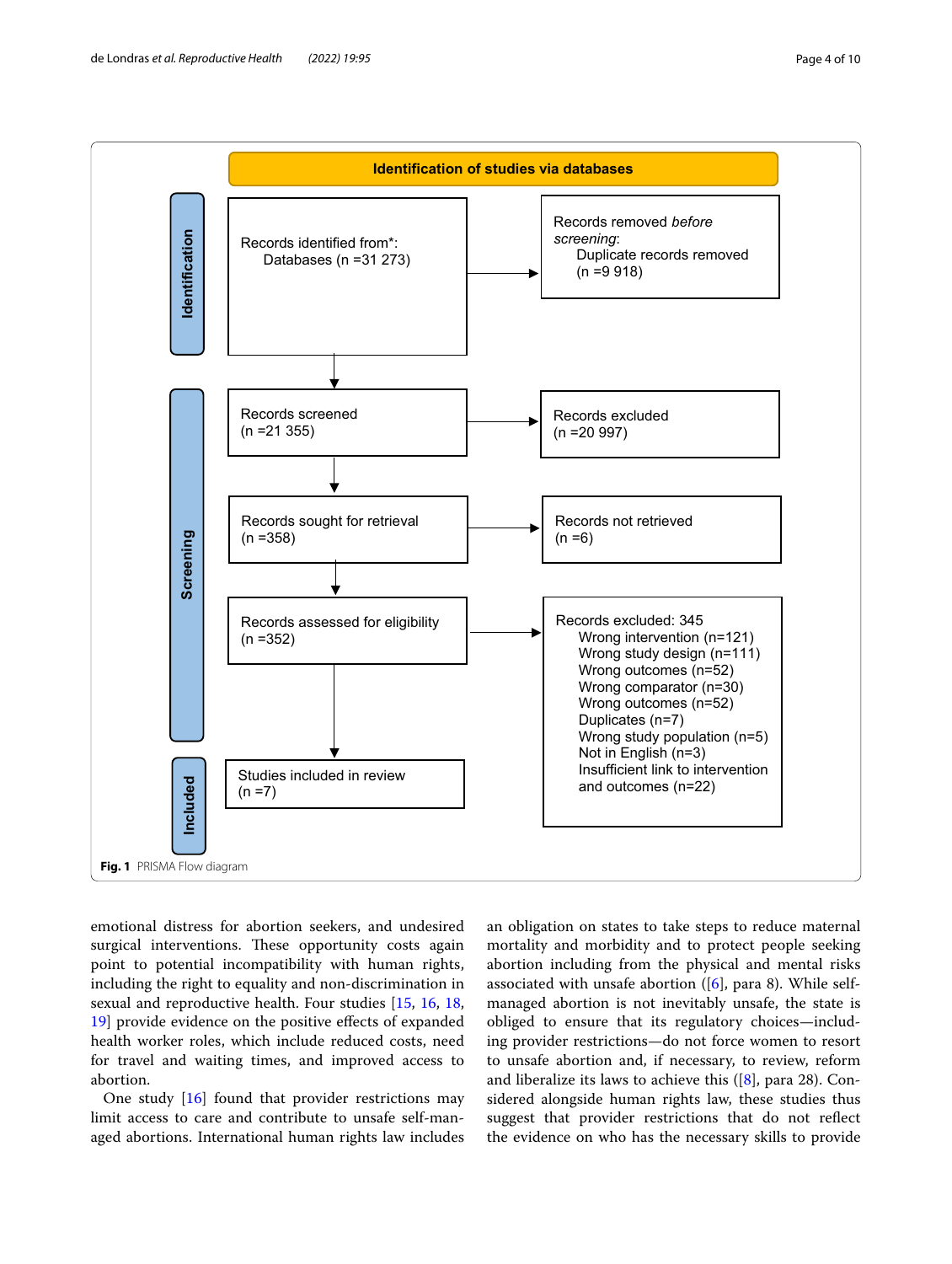| Table <sub>1</sub>   | Characteristics of included studies |                                                                                                                           |                                                                                                                                                                    |                                                                                                                                                                                                                                                                                                                                                             |
|----------------------|-------------------------------------|---------------------------------------------------------------------------------------------------------------------------|--------------------------------------------------------------------------------------------------------------------------------------------------------------------|-------------------------------------------------------------------------------------------------------------------------------------------------------------------------------------------------------------------------------------------------------------------------------------------------------------------------------------------------------------|
| Author/year          | Country                             | thods<br>ğ                                                                                                                | Participants                                                                                                                                                       | Applicable Provider Restriction                                                                                                                                                                                                                                                                                                                             |
| Afework 2015         | Ethiopia                            | Individual interviews at three private health<br>facilities                                                               | health extension workers n = 9, health care<br>Women seeking abortion services n = 38,<br>providers $n = 7$                                                        | of CAC may be provided by gynecologists, Gen-<br>eral Practitioners (GPs), health officers, IESO and<br>nurse midwives, nurses and health extension<br>No provider restrictions in legislation; deter-<br>mined by ministerial guidelines. Elements<br>workers                                                                                              |
| Andersen 2016        | Nepal                               | post-training evaluation using provider pro-<br>Program evaluation including baseline and<br>gress reports and interviews | medical abortion. Interviews with 98 health-<br>N = 290 primary level facilities providing<br>care providers                                                       | nurse-midwives already certified as skilled birth<br>from physicians and staff nurses to auxiliary<br>Provision of medical abortion expanded<br>attendants                                                                                                                                                                                                  |
| Battistelli 2018     | United States                       | Individual interviews                                                                                                     | trained and employed healthcare providers in<br>Administrators n = 20 whose 5 organizations<br>surgical abortion                                                   | extended to nurse practitioners, certified nurse-<br>Provision of first-trimester aspiration abortions<br>midwives, and physician assistants                                                                                                                                                                                                                |
| Bridgman-Packer 2018 | Ethiopia                            | Case study including a desk review and indi-<br>vidual interviews                                                         | Healthcare providers n = 3, government<br>officials $n = 1$ , NGO staff $n = 4$                                                                                    | CAC may be provided by gynecologists, GPs,<br>mined by ministerial guidelines. Elements of<br>No provider restrictions in legislation; deter-<br>health officers, IESO and nurse midwives,<br>nurses and health extension workers                                                                                                                           |
| De Moel-Mandel 2019  | Australia (Victoria)                | Delphi process                                                                                                            | Healthcare providers n = 17, experts involved<br>with or interested in medical abortion provi-<br>Of 24 participants 17 completed 3 rounds<br>sion                 | permitted by physicians who have completed a<br>Prescription for medication abortion only<br>particular online training program                                                                                                                                                                                                                             |
| Grossman 2015        | United States and Australia         | Legal commentary                                                                                                          | $\stackrel{\triangle}{\geq}$                                                                                                                                       | Prescription for mifepristone limited to certified<br>training, or obstetrician-gynecologists exempt<br>physicians (GPs who have completed online<br>from the online training)                                                                                                                                                                              |
| Mercier 2015         |                                     | North Carolina, United States In-depth individual interviews                                                              | Abortion providers (17 physicians, 9 nurses, 1<br>physician assistant, 1 counsellor and 3 clinic<br>administrators)                                                | mandates that counselling is conducted by<br>Women's Right to Know Act (WRTK) which<br>licensed medical professionals                                                                                                                                                                                                                                       |
| Rasmussen 2021       | Illinois, United States             | In-depth interviews                                                                                                       | 19 primary care clinicians and administrators<br>(7 family physicians, 3 nurse practitioners, 4<br>certified nurse midwives, 5 administrators)                     | certified with the manufacturer and complete<br>a Patient Agreement Form, and medication to<br>a Prescriber Agreement Form, patients to sign<br>mifespristone, which requires providers to be<br>Evaluation and Mitigation Strategy (REMS) for<br>be dispensed only in a clinical, medical office<br>Food and Drug Administration (FDA) Risk<br>or hospital |
| Srinivasulu 2021     | United States                       | ne qualitative surveys<br>Öπ                                                                                              | physician assistants, 9 other physician types, 8<br>cians, 17 midwives, 12 nurse practitioners or<br>113 primary care clinicians (67 family physi-<br>no response) | certified with the manufacturer and complete<br>a Patient Agreement Form, and medication to<br>a Prescriber Agreement Form, patients to sign<br>mifespristone, which requires providers to be<br>Evaluation and Mitigation Strategy (REMS) for<br>be dispensed only in a clinical, medical office<br>Food and Drug Administration (FDA) Risk<br>or hospital |

<span id="page-4-0"></span>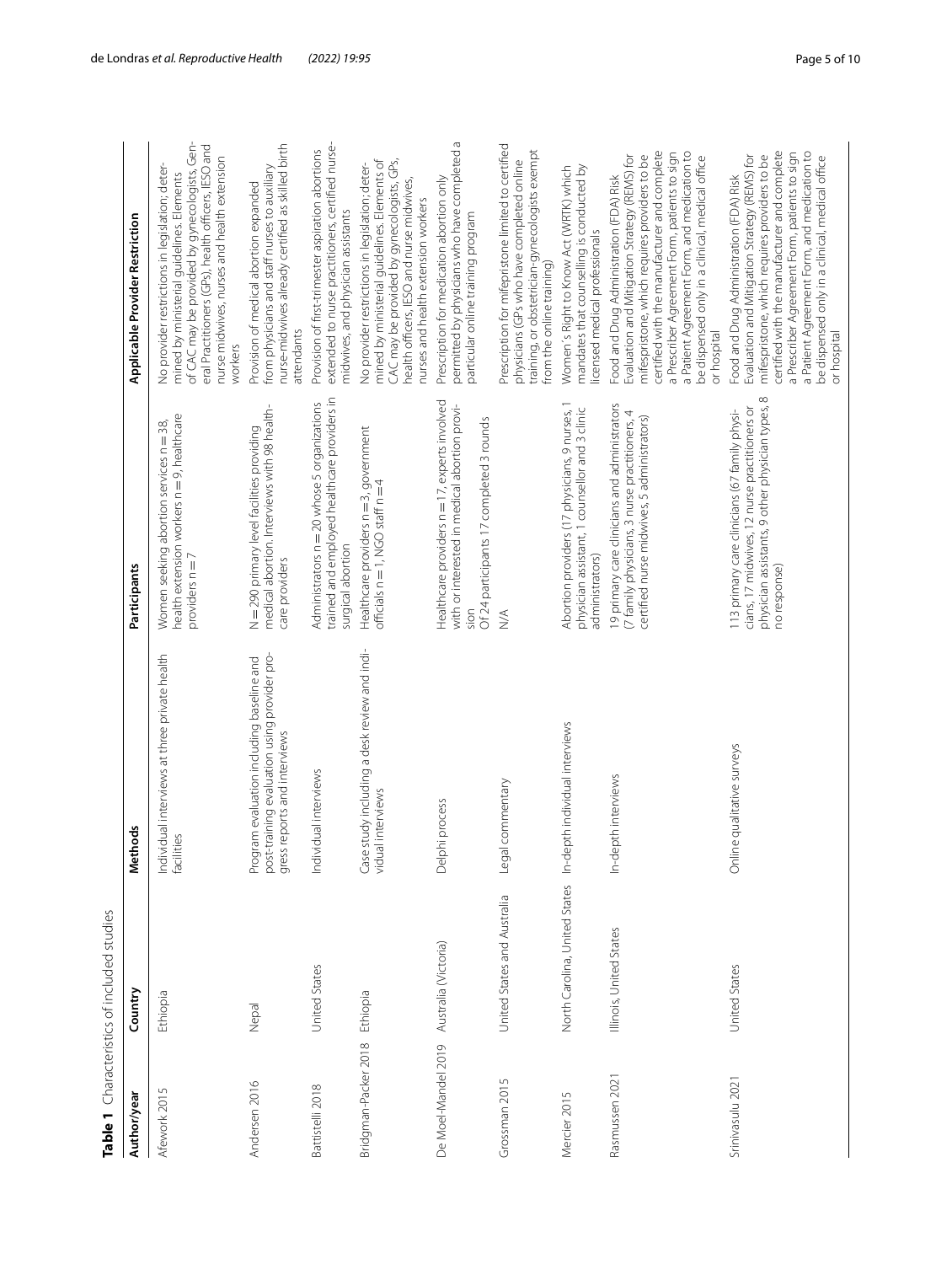quality abortion [[11\]](#page-9-10) result in disproportionate interferences with the rights of people seeking abortion.

#### **Impact of provider restrictions on health professionals**

A summary of the impacts of the intervention on health professionals and the application of human rights are presented in Table [3](#page-7-0). Evidence identifed per study and outcome are presented in Additional fle [2:](#page-8-1) Tables S1 and S2. Evidence from six studies [[14](#page-9-13), [17](#page-9-16)[–20](#page-9-21), [22\]](#page-9-19); suggests that provider restrictions have workload implications for healthcare professionals. These include issues such as sustainability of staffing, logistical and financial costs, organizational changes, increased workload, and stress experienced by medical professionals. The process of expanding health worker roles involves challenging the traditional division of labour [[14,](#page-9-13) [17](#page-9-16)] and could require changes to stafng and logistics and increased costs in the short term [[19\]](#page-9-18). Workload implications of this kind may result in persons or facilities not providing abortion care or arranging care only in very constrained ways (e.g., one day a week or similar) so that, in reality, access to abortion is obstructed by provider restrictions. States' obligation to respect, protect and fulfl the right to the highest attainable standard of physical and mental health includes an obligation to ensure sexual and reproductive health care is available, accessible, acceptable and of good quality ( $[4]$  $[4]$ , paras 8, 12). These studies suggest that the impact of provider restrictions that do not refect the evidence on who has the necessary skills to provide quality abortion [[11\]](#page-9-10) may be to make abortion less available and accessible, and thus be inconsistent with human rights.

One study [[20\]](#page-9-21) provided evidence on the impact of the intervention on the outcomes, perceived *imposition on personal ethics or conscience,* and *perceived impact on the provider-patient relationship*. This study showed that where the law requires provision by a specifc provider, who must also undertake mandated scripted counselling, the professionals perceive this to be an unreasonable intrusion into the practice of medicine and as having a negative impact on the provider-patient relationship. Thus, as well as arguably imposing on the health worker's right to freedom of conscience or belief, such restrictions may reduce the quality of sexual and reproductive health care that pregnant people receive and thus be inconsistent with the right to the highest attainable standard of physical and mental health.

# **Discussion**

The evidence from this review suggests that provider restrictions have implications for access to quality abortion. The right to sexual and reproductive health obliges states to ensure that health-care facilities, goods and services are available, accessible, acceptable and of good

quality  $([4]$  $([4]$ , paras 8, 12), which the evidence from this review suggests is undermined by provider restrictions. Furthermore, although there are some exceptions [\[24](#page-9-23)], the rate at which physicians and other healthcare providers tend to take up opportunities for abortion training where they are available is low [[25](#page-9-24)], training in surgical abortion provision is not always a requirement of qualifcation [[26\]](#page-9-25), and there are often shortcomings in abortion training provided in obstetrics and gynaecology training contexts [\[27\]](#page-9-26). Given this, any regulatory approaches that may reduce the number of willing providers with foreseeable implications for the availability and accessibility of abortion require signifcant justifcation on the part of the state and raise questions of human rights compliance.

International human rights law requires states to take steps to ensure women do not have to undergo unsafe abortion ( $[28]$  $[28]$  $[28]$ , para 10), to reduce maternal morbidity and mortality, and to efectively protect women and girls from the physical and mental risks associated with unsafe abortion ([[6\]](#page-9-5), para 8; 28, para 10). States must revise their laws to ensure this ([\[6](#page-9-5)]; 28, para 10; [[29\]](#page-9-28), para 44). In practice, this means that the regulation of abortion must not jeopardize women's lives, subject women or girls to physical or mental pain or sufering constituting torture or to cruel, inhuman or degrading treatment or punishment, discriminate against women or girls, or interfere arbitrarily with their privacy  $([6]$  $([6]$ , para 8). Given the evidence presented in this review suggesting that provider restrictions contribute to delays and recourse to unsafe abortion, a human rights-based approach to abortion regulation would require the removal of overly restrictive provider restrictions. The review also provides evidence that speaks to possible routes for regulatory reform by expanding the health workforce involved in abortion related care, as well as expanding health workers roles, both of which could improve timely access to frst trimester surgical and medical abortion, reduce costs, save time, and reduce the need for travel [[19\]](#page-9-18). Among the WHO's core functions are "shaping the research agenda and stimulating the generation, translation, and dissemination of valuable knowledge" and "setting norms and standards, and promoting and monitoring their implementation" [[30\]](#page-9-29). Accordingly, the *Abortion Care Guideline* is "intended to provide concrete information and guidance…for national and subnational policy-makers, implementers and managers…members of nongovernmental organizations and other civil society organizations and professional societies…health workers and other stakeholders" ([[11](#page-9-10)], p. 3) to support an enabling environment for quality abortion. Among the components of an enabling environment is respect for human rights including a supportive framework for law and policy  $([11], p. 5)$  $([11], p. 5)$  $([11], p. 5)$  in which non-clinical barriers to abortion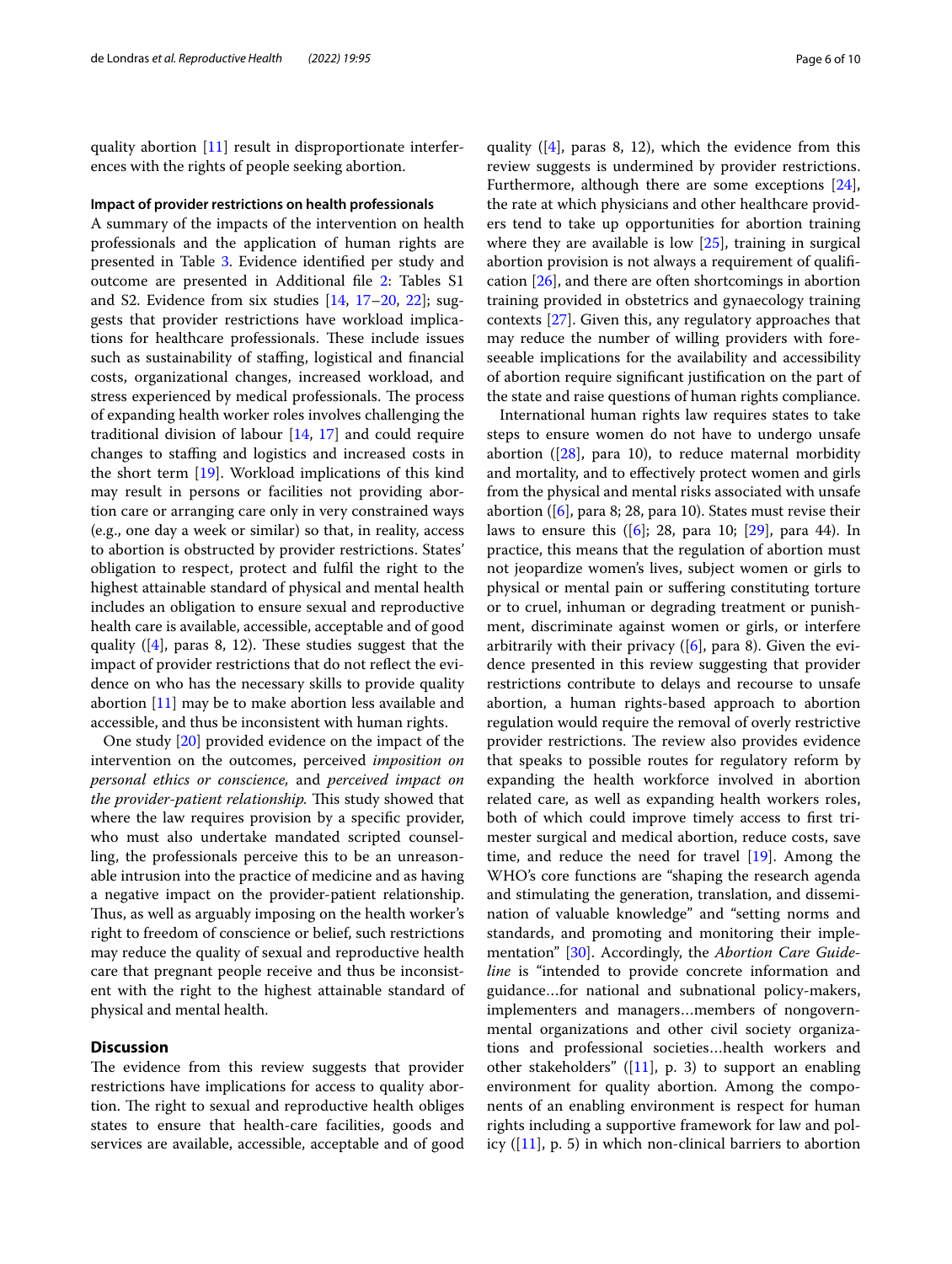|                                                       | Table 2 $\,$ Impact of PR on the abortion seeker (A $+$ B $+$ C.)                                                                                                                                                                                                                                                                                                                                                                                                                                                                                                                            |                                                                                                                                                                                                                                                                                                                                                                                                                                                                                                                                                                                                                                |                                                                                                                                                                                                                                                                                                                                                                                                                         |
|-------------------------------------------------------|----------------------------------------------------------------------------------------------------------------------------------------------------------------------------------------------------------------------------------------------------------------------------------------------------------------------------------------------------------------------------------------------------------------------------------------------------------------------------------------------------------------------------------------------------------------------------------------------|--------------------------------------------------------------------------------------------------------------------------------------------------------------------------------------------------------------------------------------------------------------------------------------------------------------------------------------------------------------------------------------------------------------------------------------------------------------------------------------------------------------------------------------------------------------------------------------------------------------------------------|-------------------------------------------------------------------------------------------------------------------------------------------------------------------------------------------------------------------------------------------------------------------------------------------------------------------------------------------------------------------------------------------------------------------------|
| Outcome                                               | ।<br>ଜ<br>Overall conclusion of eviden                                                                                                                                                                                                                                                                                                                                                                                                                                                                                                                                                       | Application of HR standards (B)                                                                                                                                                                                                                                                                                                                                                                                                                                                                                                                                                                                                | Conclusion evidence + HR (C)                                                                                                                                                                                                                                                                                                                                                                                            |
| Delayed abortion                                      | administrative and logistical burdens for providers and<br>provider restrictions on<br>of health worker roles (and thereby reducing provider<br>delayed abortion by demonstrating how expansion<br>provider restrictions may result in delayed abortions<br>ment mandated abortion counselling increases the<br>restrictions) improve timely access to first trimester<br>Overall, evidence from three studies suggests that<br>Evidence from two studies suggests that govern-<br>women, and may increase abortion delays<br>One study indirectly examines<br>surgical and medical abortion | by ensuring abortion regulation is evidence-based and<br>morbidity including addressing unsafe abortion, and<br>(by taking steps to reduce maternal mortality and<br>respect, protect and fulfil rights to life and health<br>Provider restrictions engage states' obligation to<br>proportionate)                                                                                                                                                                                                                                                                                                                             | justified by evidence (e.g., of competence, effectiveness,<br>and mental integrity. Provider restrictions that are not<br>acceptability) interfere disproportionately with rights<br>Delayed access to abortion care can have negative<br>impacts on the right to life, health, and to physical                                                                                                                         |
| Continuation of pregnancy                             | No evidence identified                                                                                                                                                                                                                                                                                                                                                                                                                                                                                                                                                                       | ing of children. They may also result in violations of the<br>abortion regulation is evidence-based and proportion-<br>state's obligation to ensure abortion is available where<br>Provider restrictions engage states' obligations to pro-<br>ate) and the right to decide on the number and spac-<br>tect, respect and fulfil the right to health (by ensuring<br>her substantial pain or suffering, including where the<br>pregnancy is the result of rape or incest or where the<br>or where carrying a pregnancy to term would cause<br>the life and health of the pregnant person is at risk,<br>pregnancy is not viable | If provider restrictions not based in evidence result in<br>undesired continuation of pregnancy, this has nega-<br>tive impacts for rights to health, physical and mental<br>integrity, privacy, and potentially the right to be free<br>from torture, inhuman and degrading treatment or<br>punishment                                                                                                                 |
| Opportunity costs                                     | costs such as increased financial costs, need for travel,<br>provider restrictions increase opportunity costs for<br>contacts, emotional<br>Overall evidence from seven studies suggests that<br>Provider restrictions may be linked to opportunity<br>distress, and undesired surgical interventions<br>waiting times, additional clinic<br>abortion seekers                                                                                                                                                                                                                                | ensuring where it is lawful, abortion is safe and accessi-<br>ble, by ensuring abortion regulation is evidence-based<br>Provider restrictions engage states' obligation to<br>respect, protect and fulfil rights to life and health (by<br>and proportionate), and the right to equality and<br>non-discrimination                                                                                                                                                                                                                                                                                                             | interfere disproportionately with rights to health and to<br>equality and non-discrimination in access to healthcare<br>physical and mental integrity. Provider restrictions can<br>particularly affect marginalized women and women in<br>rural areas with negative implications for their right to<br>Provider restrictions that are not justified by evidence<br>(e.g., of competence, effectiveness, acceptability) |
| Unlawful abortion                                     | No evidence identified                                                                                                                                                                                                                                                                                                                                                                                                                                                                                                                                                                       | morbidity including addressing unsafe abortion, and<br>(by taking steps to reduce maternal mortality and<br>respect, protect and fulfil rights to life and health<br>Provider restrictions engage states' obligation to<br>by protecting people seeking abortion)                                                                                                                                                                                                                                                                                                                                                              | unlawful abortion, which may be unsafe, this has nega-<br>tive impacts for rights to health, physical and mental<br>in inaccessibility of lawful abortion and recourse to<br>If provider restrictions not based in evidence result<br>integrity, and privacy                                                                                                                                                            |
| SMA                                                   | vider restrictions, when they limit access to care, may<br>Overall evidence from one study suggests that pro-<br>jed abortion<br>be linked to unsafe self-manag                                                                                                                                                                                                                                                                                                                                                                                                                              | abortion regulation is evidence-based and proportion-<br>taking steps to reduce maternal mortality and morbid-<br>ity including addressing unsafe abortion, by ensuring<br>respect, protect and fulfil rights to life and health (by<br>Provider restrictions engage states' obligation to<br>ate, and by protecting people seeking abortion)                                                                                                                                                                                                                                                                                  | unsafe, the provider restrictions have negative implica-<br>self-manage their abortions outside the formal health<br>Where provider restrictions lead abortion seekers to<br>system, and where such self-managed abortion is<br>tions for rights                                                                                                                                                                        |
| Referral to another provider   No evidence identified |                                                                                                                                                                                                                                                                                                                                                                                                                                                                                                                                                                                              | ∖<br>M                                                                                                                                                                                                                                                                                                                                                                                                                                                                                                                                                                                                                         | Where provider restrictions preclude a healthcare pro-<br>vider from providing abortion care, immediate referral<br>to a qualified and willing provider may ensure lawful<br>abortion is safe and accessible for the abortion seeker                                                                                                                                                                                    |

<span id="page-6-0"></span> $(A + B + C)$ **Table 2** Impact of PR on the abortion seeker (A E,  $\frac{1}{2}$  $\Delta$  $\frac{1}{2}$  $F_{\text{DD}}$ Table 3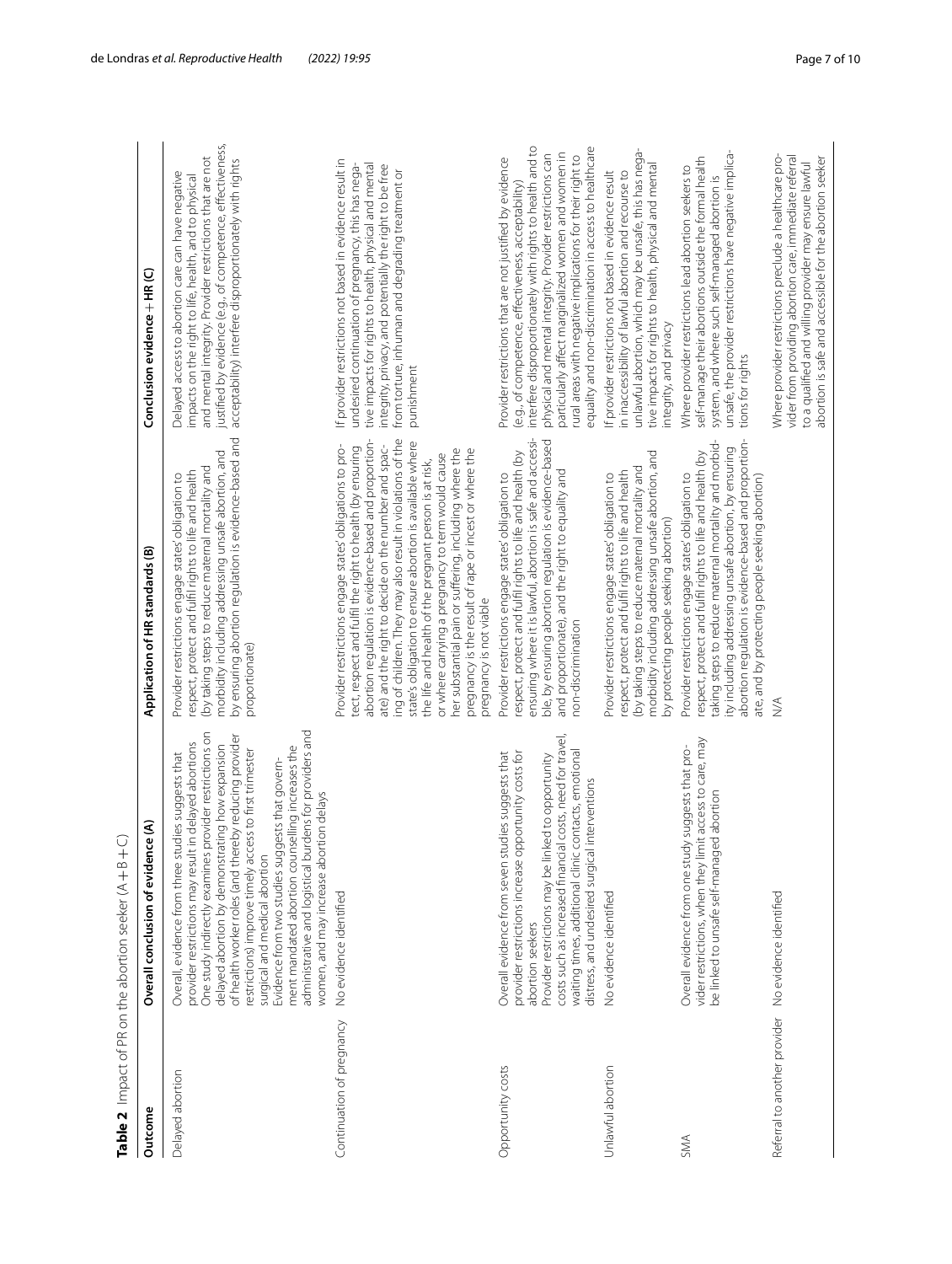| Outcome                                                     | Overall conclusion of evidence (A)                                                                                                                                                                                                                                                                                                                                                                                                                                                                                                                                                                                                                                         | Application of HR standards (B)                                                                                                                                                                                                                                       | Conclusion evidence + HR (C)                                                                                                                                                                                                                                                                                                                            |
|-------------------------------------------------------------|----------------------------------------------------------------------------------------------------------------------------------------------------------------------------------------------------------------------------------------------------------------------------------------------------------------------------------------------------------------------------------------------------------------------------------------------------------------------------------------------------------------------------------------------------------------------------------------------------------------------------------------------------------------------------|-----------------------------------------------------------------------------------------------------------------------------------------------------------------------------------------------------------------------------------------------------------------------|---------------------------------------------------------------------------------------------------------------------------------------------------------------------------------------------------------------------------------------------------------------------------------------------------------------------------------------------------------|
| Workload implications                                       | iggests that provider<br>demonstrating the benefit in task sharing abortion care<br>with health workers who are not physicians. One study<br>directly examined workload implications from provider<br>linked with a range of workload implications including<br>and financial costs, organizational changes, increased<br>All studies reported that provider restrictions may be<br>issues surrounding sustainability of staffing, logistical<br>Four of the five studies examined this indirectly, by<br>restrictions with mandated counselling<br>restrictions have workload implications<br>workload and stress among providers<br>Overall evidence from six studies su | Provider restrictions engage states' obligation to respect,<br>abortion regulation is evidence-based and proportion-<br>ate, and by protecting healthcare professionals provid-<br>protect and fulfil rights to life and health (by ensuring<br>ing abortion care)    | effectiveness, acceptability) may place significant burdens<br>on healthcare professionals providing abortion care, with<br>negative implications for both their rights and the rights<br>Workload implications arising from provider restrictions<br>that are not justified by evidence (e.g., of competence,<br>of persons seeking to access abortion |
| System costs                                                | are typically associated with increased time in obtaining<br>increase administrative burden, workload and staff time<br>Provider restrictions contribute to costs at the individual<br>tions may be associated with system inefficiencies that<br>provider and systems level. For individuals, these costs<br>care. At the provider and system level, provider restric-<br>vider restrictions contribute to increased system costs<br>Overall, evidence from five papers suggests that pro-                                                                                                                                                                                | Provider restrictions engage states' obligation to respect,<br>abortion regulation is evidence-based and proportion-<br>ate, and by ensuring that where it is lawful abortion is<br>protect and fulfil rights to life and health (by ensuring<br>safe and accessible) | Provider restrictions are linked with system costs. Where<br>competence, effectiveness, acceptability) they interfere<br>disproportionately with rights to health and to physical<br>these restrictions are not justified by evidence (e.g., of<br>and mental integrity                                                                                 |
| Perceived imposition<br>on personal ethics or<br>conscience | Overall, evidence from one study suggests that provider<br>have a perceived imposition on providers' personal eth-<br>restrictions by means of mandated counselling may<br>cs or conscience                                                                                                                                                                                                                                                                                                                                                                                                                                                                                | Provider restrictions engage states' obligation to respect,<br>abortion regulation is evidence-based and proportion-<br>ate, and by protecting healthcare professionals provid-<br>protect and fulfil rights to life and health (by ensuring<br>ing abortion care)    | interfere with the right of healthcare providers to thought,<br>conscience or belief by prohibiting them conscientiously<br>from providing abortion care and reducing or hindering<br>(e.g., of competence, effectiveness, acceptability) may<br>Provider restrictions that are not justified by evidence<br>access to lawful abortion                  |
| on relationship with<br>Perceived impact<br>patient         | Overall, evidence from one study suggests that provider<br>perceived by some providers to have a negative impact<br>restrictions by means of mandated counselling are<br>on the provider-patient relationship                                                                                                                                                                                                                                                                                                                                                                                                                                                              | Provider restrictions engage states' obligation to respect,<br>abortion regulation is evidence-based and proportion-<br>ate, and by protecting healthcare professionals provid-<br>protect and fulfil rights to life and health (by ensuring<br>ing abortion care)    | (e.g., of competence, effectiveness, acceptability) interfere<br>disproportionately with rights to health and to physical<br>Provider restrictions that are not justified by evidence<br>and mental integrity                                                                                                                                           |
| Stigmatization                                              | No evidence identified                                                                                                                                                                                                                                                                                                                                                                                                                                                                                                                                                                                                                                                     | Provider restrictions engage states' obligation to respect,<br>protect and fulfil rights to life and health (by protecting<br>healthcare professionals providing abortion care)                                                                                       | Provider restrictions may intensify or exacerbate abortion-<br>to opt out of or minimize abortion care provision, with<br>provide abortion care. Stigma may result in decisions<br>related stigma for healthcare providers permitted to<br>consequences for the availability of lawful abortion                                                         |

<span id="page-7-0"></span>**Table 3** Impact of PR on the abortion provider (A Table 3 Impact of PR on the abortion provider  $(A+B+C)$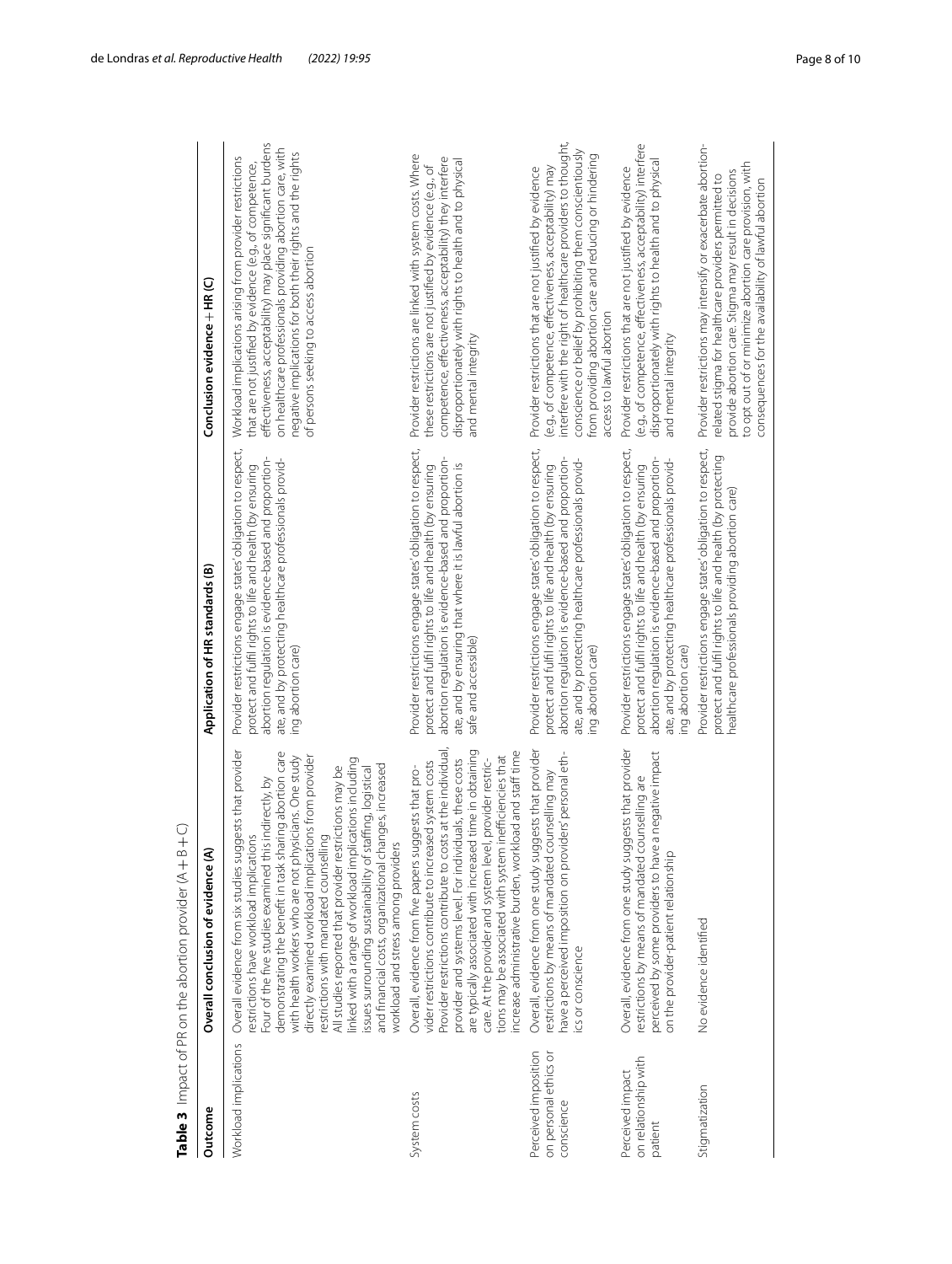are removed. The *Guideline* accordingly recommends against regulation of who can provide and manage abortion (i.e. provider restriction) that is inconsistent with WHO guidance ([[11\]](#page-9-10), p. 59).

It is further important to note that in many settings provider restrictions interact with other abortion laws and policies, which may compound their efects. For example, where abortion is criminalized (i.e. where abortion is contained in penal codes or criminal laws, other ofences are applied to abortion-related activity, or there are criminal penalties for having, assisting with, providing information about, or providing abortion) provider restrictions indicate boundaries of criminal liability. In other words, provision by a specifed provider is lawful while provision by a non-specifed provider is unlawful. The combined effect of these regulatory interventions (provider restrictions plus criminalization) can be to create 'chilling efects' for healthcare professionals who may be unwilling to engage in abortion care provision in case of incurring criminal liability. The negative human rights implications of criminalization are widely recognized by regional human rights courts and treaty monitoring bodies ([[6](#page-9-5)], para 8; [[8\]](#page-9-7), paras 20, 34; 28; [\[31\]](#page-9-30), para 18; [\[32](#page-9-31)], para 51(l); [[33\]](#page-9-32), para 60; [[34\]](#page-9-33), paras 79–83, 107; [[28\]](#page-9-27), para 20; [\[35](#page-9-34)]), and form part of the broader regulatory context in which interventions such as provider restrictions must be understood.

# **Limitations**

This review has limitations. It is limited in geographic scope, with papers relating to just four settings (Australia, Ethiopia, Nepal and United States of America (USA)), and in some cases only to the law in sub-national jurisdictions (the states of California (USA), Illinois (USA) and Victoria (Australia)). This review also only contains manuscripts published in English. Further research on the impact of provider restrictions in a wider range of settings would be welcome. Furthermore, the realization of human rights applicable to abortion-related interventions is not a research area that readily lends itself to randomized controlled trials or comparative observational studies; rather, studies are often conducted without comparisons. While this may be considered a limitation from a standard methodological perspective for systematic reviews, it does not limit the ability to identify human rights-related implications of law and policy interventions. Additionally, standard tools for assessing risk of bias or quality, including GRADE [\[36](#page-9-35)], were unsuitable for our review, given the objective of fully integrating human rights standards into our understanding of the efects of provider restrictions as a regulatory intervention. Thus, it was necessary to review and include a wide range of evidence from legal analyses to clinical studies. Finally, and consistent with the methodological approach pursued [[9](#page-9-8)], this review applies international, rather than regional or domestic, human rights law to develop a general understanding of the rights-related implications of provider restrictions. The applicability of any individual human rights standard in a specifc setting will depend on factors including the state's ratifcation of relevant human rights instruments and their status in domestic law  $([11], p. 7)$  $([11], p. 7)$  $([11], p. 7)$ .

## **Conclusion**

This review identified evidence of the impacts of provider restrictions on people seeking to access abortion and on abortion providers. When considered alongside international human rights law, this evidence pointed clearly to impacts that have negative implications for health outcomes, health systems, and human rights. This is especially so as international guidance provided by the WHO indicates best practice in provision and management of abortion and shows clearly that undue provider restrictions are not justifed by reference to the nature and complexity of abortion  $[2, 3, 11]$  $[2, 3, 11]$  $[2, 3, 11]$  $[2, 3, 11]$  $[2, 3, 11]$ . Given this, and as international human rights law enjoins evidence-based regulation, where they exist, provider restrictions should operate to maximize health outcomes, health system efficiency, and human rights enjoyment.

#### **Abbreviations**

USA: United States of America; WHO: World Health Organization.

## **Supplementary Information**

The online version contains supplementary material available at [https://doi.](https://doi.org/10.1186/s12978-022-01405-x) [org/10.1186/s12978-022-01405-x.](https://doi.org/10.1186/s12978-022-01405-x)

#### <span id="page-8-1"></span><span id="page-8-0"></span>**Additional fle 1.** Search strategy.

**Additional fle 2: Table S1.** Impact on the intervention on abortion seekers. **Table S2.** The impact of the intervention on health professionals

#### **Acknowledgements**

Not applicable.

#### **Author contributions**

AL and FdL developed the PICOs and search strategies. AF and MF did the initial searches. AL, AC, MR and FdL reviewed and fnalised data extraction and quality. FdL did the initial manuscript draft. AL prepared the tables and fgures. All authors reviewed, fnalised and approved the submitted text. All authors read and approved the fnal manuscript.

#### **Funding**

This work was supported by the UNDP‐UNFPA‐UNICEF‐WHO‐World Bank Special Programme of Research, Development and Research Training in Human Reproduction (HRP), a cosponsored programme executed by the World Health Organization (WHO). Professor de Londras also acknowledges the support of the Leverhulme Trust through the Philip Leverhulme Prize.